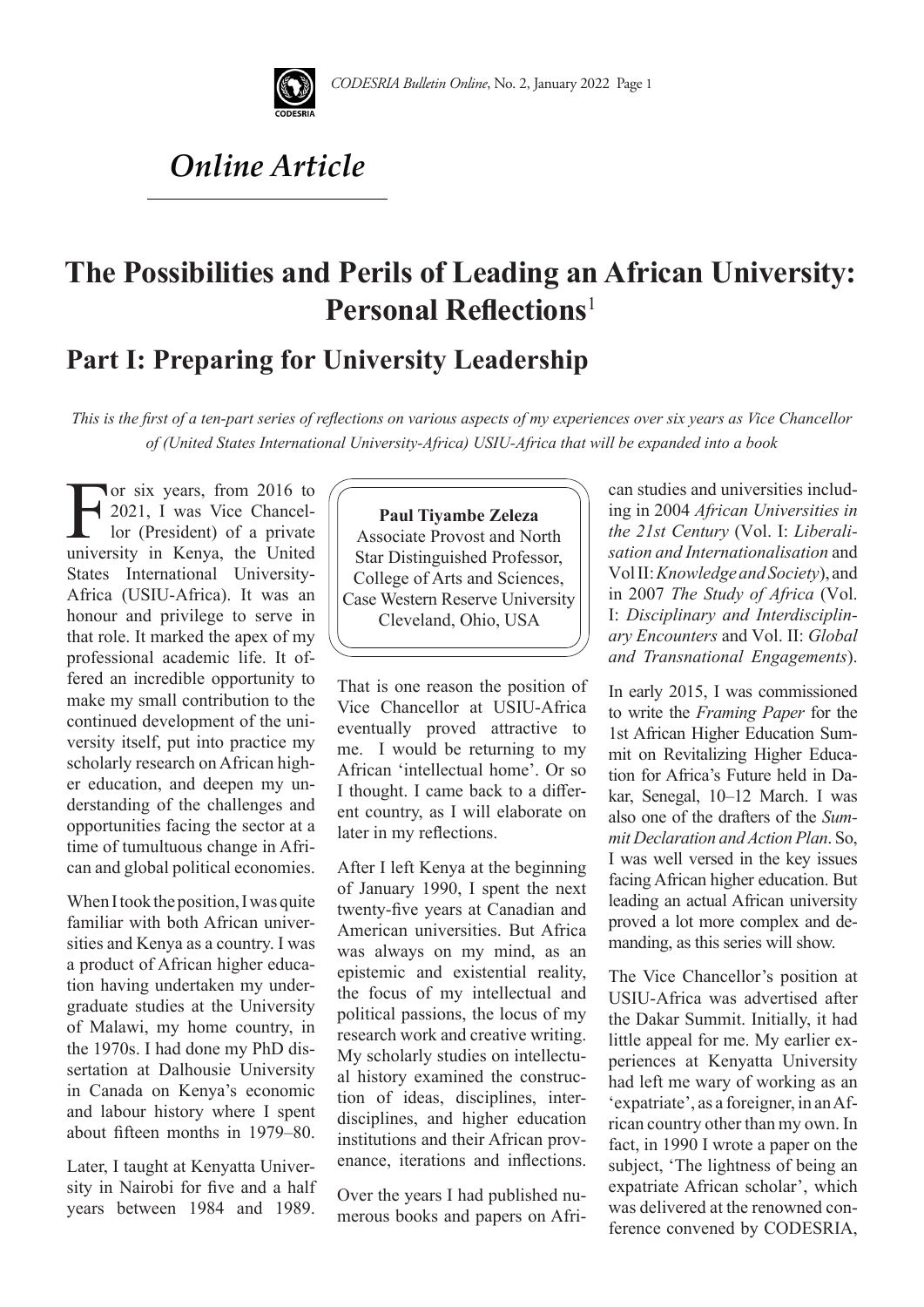held in Uganda in late November 1990, out of which emerged the landmark *Kampala Declaration on Intellectual Freedom and Social Responsibility*. The paper was included in my essay collection, *Manufacturing African Studies and Crises* published in 1997.

The paper began by noting that,

The lack of academic freedom in Africa is often blamed on the state. Although the role of the state cannot be doubted, the institutions dominated by the intellectuals themselves are also quite authoritarian and tend to undermine the practices and pursuit of academic freedom. Thus, the intellectual communities in Africa and abroad, cannot be entirely absolved from responsibility for generating many of the restrictive practices and processes that presently characterize the social production of knowledge in, and on, Africa. In many instances they have internalized the coercive anti-intellectualist norms of the state, be it those of the developmentalist state in the South or the imperialist state in the North, and they articulate the chauvinisms and tyrannies of civil society, whether of ethnicity, class, gender or race.

The rest of the paper delineated, drawing from my experiences at Kenyatta, the conditions, contradictions, constraints, exclusions and marginalisation of African expatriate scholars in African countries that often force them to trek back to the global North where many of them studied or migrated from, as I did.

Once I returned from the diaspora back to Kenya in 2016, I soon realised, to my consternation, that xenophobia had actually got worse, as I will discuss in later sections. It even infected USIU-Africa that took pride in being an 'international American university'. In my diasporic excitement to 'give back' to the continent, to escape the daily assaults of racism that people of African descent are often subjected to in North America, Europe and elsewhere, I had invested restorative pan-African intellectual and imaginative energies in a rising developmental, democratic, integrated and inclusive post-nationalist Africa.

Over the next six years, I clang desperately to this fraying ideal. It became emotionally draining, but intellectually clarifying and enriching. I became an Afro-realist, eschewing the debilitating Afropessimism of Africa's eternal foes and the exultant bullishness of Afro-optimists.

In 2015, as I talked to the VC search firm based in the United States, and some of my close friends and colleagues in the diaspora, I warned up to the idea of diaspora return. The colleagues included those who participated in the Carnegie African Diaspora Fellowship Program (CADFP). The programme was based on research I conducted in 2011–12 for the Carnegie Corporation of New York (CCNY) on the engagement of African diaspora academics in Canada and the United States with African higher education institutions.

CADFP was launched in 2013 and I became chair of its Advisory Council comprised of prominent African academics and administrators. This was one of four organs of the programme; the other three were CCNY providing funding, the Institute for International Education offering management support, and my two former universities in the US (Quinnipiac) and Kenya (USIU-Africa) hosting the secretariat. Several recipients ended up returning to work back on the continent long after their fellowships. I said to myself, why not me?

For various reasons, my position as Vice President for Academic Affairs in Connecticut had turned out to be far less satisfactory than I had anticipated. I was ready for a new environment, challenges and opportunities. So, I put in an application for the USIU-Africa vice chancellorship. There were sixty-five candidates altogether. The multistage search process replicated the ones I was familiar with in the US, but it was novel in Kenya where the appointment of vice chancellors tends to be truncated to an interview lasting over a couple of hours or so in which committee members score the candidates, sometimes on dubious ethnic grounds.

At the time I got the offer from USIU-Africa, I had two other offers, a provostship in Maryland, and as founding CEO of the African Research Universities Alliance. Furthermore, I was one of the last two candidates for a senior position at one of the world's largest foundations, from which I withdrew. I chose USIU-Africa after long deliberations with my wife and closest friends. Becoming vice chancellor would give me an opportunity to test, implement and refine my ideas on the pan-African project of revitalising African universities for the continent's sustainable transformation.

USIU-Africa had its own attractions as the oldest private secular university in Kenya. Originally established in 1969 as a branch campus of an American university by that name based in San Diego that had other branches in London, Tokyo and Mexico City, it was the only university in the region that enjoyed dual accreditation by the Commission for University Education in Kenya and the Western As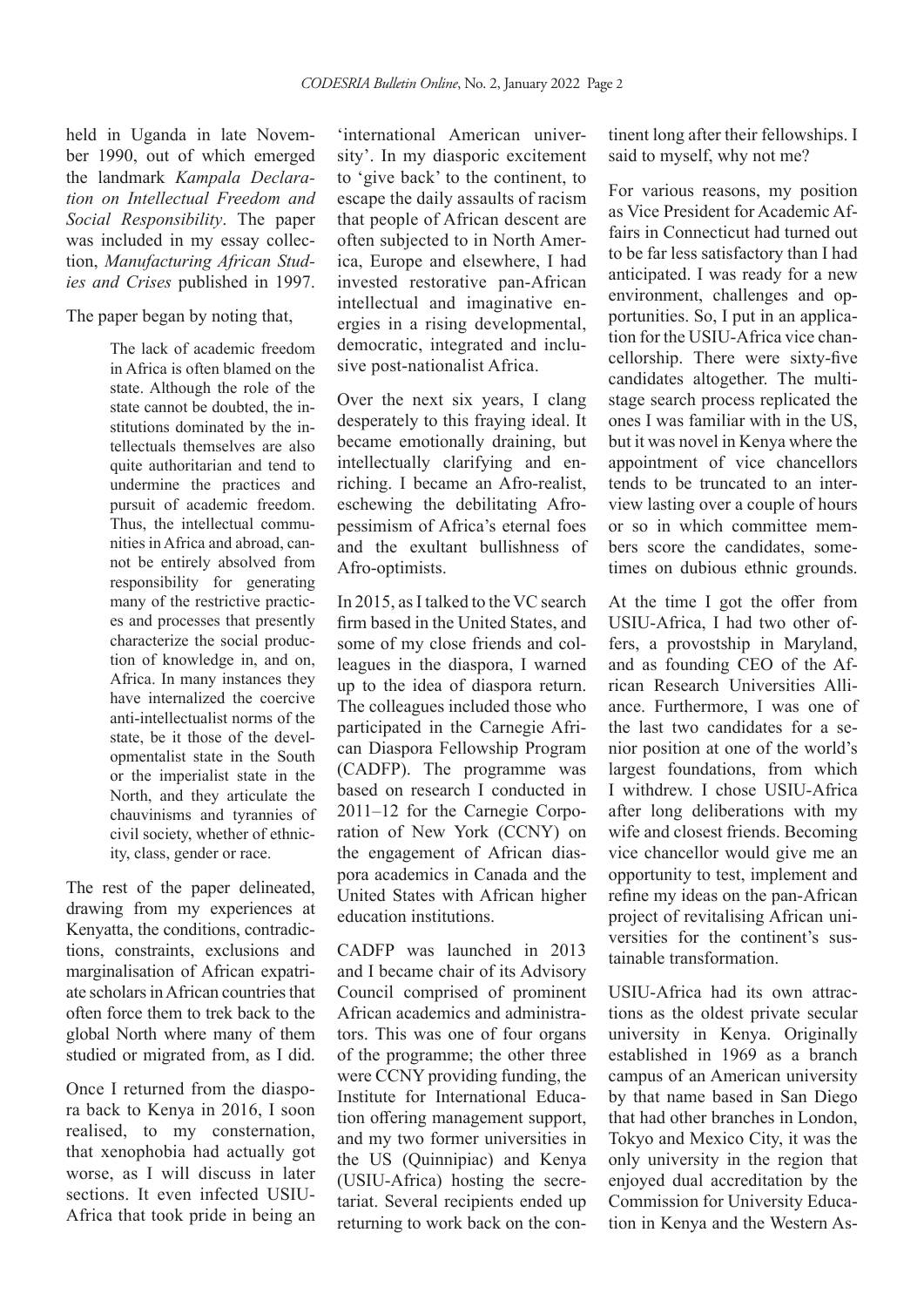sociation of Schools and Colleges in the United States. Moreover, it was the most international university in the region with students from more than seventy countries; an institution that seemed to take diversity and inclusion seriously; a comprehensive university with several schools offering bachelor's, master's and doctoral programmes; one that boasted seemingly well-maintained physical and electronic infrastructure poised for expansion. The position prospectus proclaimed the university's ambitions to become research intensive.

Six months before my wife and I packed our bags for Kenya, I took up a fellowship at Harvard University to work on a book titled *The Transformation of Global Higher Education: 1945–2015* that was published in late 2016. I had long been fascinated by the history of ideas and knowledge producing institutions around the world, and this book gave me an opportunity to examine the development of universities and knowledge systems on every continent *–* the Americas, Europe, Asia, and of course Africa. Writing the book filled me with excitement bordering on exhilaration, not least because it marked the second time in my academic career that I was on sabbatical.

I thought I was as prepared as I could be to assume leadership of a private African university. As I showed in my book, by 2015, private universities outnumbered public ones across the continent, 972 out of 1,639. In 1999, there were only 339 private universities. Still, public universities predominated in student enrolments, and although many had lost their former glory, they were often much better than most of the fly-by-night profiteering private institutions sprouting up all over the place like wild mushrooms.

Africa of course needs more universities to overcome its abysmally low tertiary enrolment ratios, but the haphazard expansion taking place, often without proper planning and the investment of adequate physical, financial and human resources, has only succeeded in gravely undermining the quality of university education. The quality of faculty and research has fallen precipitously in many countries and campuses as I have demonstrated in numerous papers.

Serving in successive administrative positions ranging from college principal and acting director of the international programme at Trent University in Canada, and in the United States as centre director and department chair at the University of Illinois, college dean at Loyola Marymount University, and academic vice president at Quinnipiac University, I had come to appreciate that once you enter the administrative ladder, even if it's by accident or reluctantly as in my case, there are some imperatives one has to undertake in preparing for the next level.

Universities are learning institutions, and as such university leaders at all levels, from department chairs to school deans to management to board members, must be continuous learners. This requires an inquisitive, humble, agile, open, creative, entrepreneurial and resilient mindset.

It entails, first, undergoing formal training in university leadership. Unfortunately, this is underdeveloped in much of Africa as higher education leadership programmes hardly exist in most countries. As part of my appointment, I asked for professional training opportunities to be included in my contract for the simple reason that I had never been VC before so I needed to learn how to be one! In the summers of 2016 and 2017, I attended Harvard University's seminars, one for new presidents and another on advancement leadership for presidents. Not only did I learn a lot, I also built an invaluable network of presidential colleagues.

Second, university leaders must familiarise themselves with and understand trends in higher education by reading widely on developments in the sector. In my case, for two decades I became immersed in the higher education media by subscribing to *The Chronicle of Higher Education* and later *Times Higher Education*, and reading the editions of *Inside Higher Education*, *University World News* and other outlets. As vice chancellor I took to producing a weekly digest of summaries of pertinent articles for the university's leadership teams. But I got the impression few bothered to read them, so after a while I stopped doing it. I delved into the academic media because I wanted to better understand my role and responsibilities as an administrator. Over time, this morphed into an abiding fascination with the history of universities and other knowledge producing institutions and systems.

Third, it is essential to develop the propensity for consulting, connecting and learning from fellow leaders within and outside one's institution. As a director, chair or dean that means colleagues in those positions as well as those to whom one reports. The same is true for deputy vice chancellors or vice presidents. For provosts, executive vice presidents and presidents the circle for collegial and candid conversations and advice narrows considerably and pivots to external peers.

In my case, this was immensely facilitated by joining boards, includ-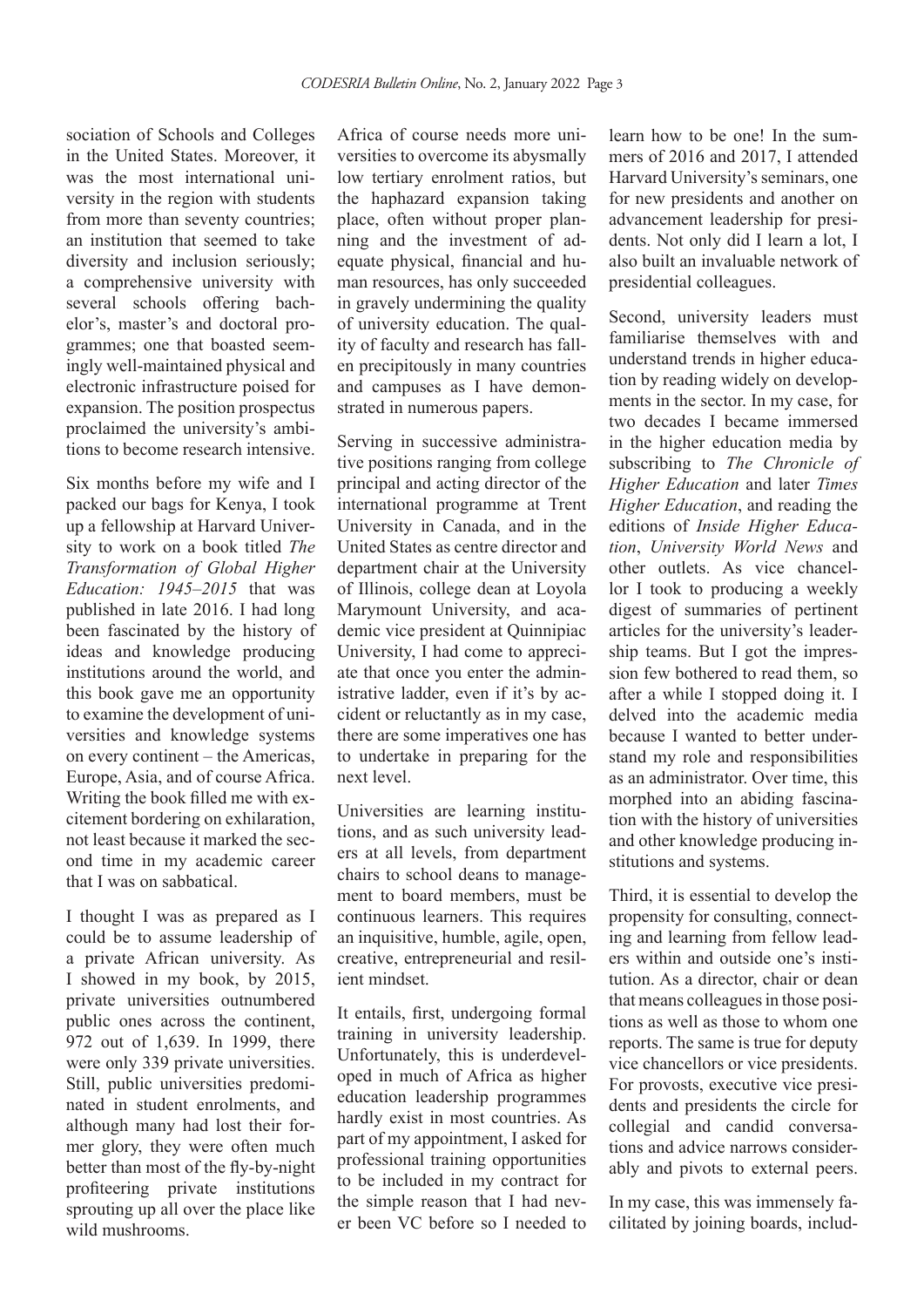ing those of the International Association of Universities, the Kenya Education Network, better known as KENET, and the University of Ghana Council, and maintaining contacts with Universities South Africa. These networks, together with those from my previous positions in Canada and the United States, proved invaluable in sustaining my administrative and intellectual sanity.

Fourth, it is imperative to develop a deep appreciation and respect for the values of shared governance. Embracing and practising shared governance is hard enough among the university's internal stakeholders comprising administrators, faculty, staff and students. It's even more challenging for external stakeholders, including members of governing boards external to the academy. This was one of the biggest challenges I faced at USIU-Africa as I'll discuss in a later instalment.

Fifth, it is critical to appreciate the extraordinary demands, frustrations, opportunities and joys of leadership in African universities. Precisely because many of these universities are relatively new and suffer from severe capacity challenges of resources in terms of funding, facilities, qualified faculty, and well-prepared students, it creates exceptional opportunities for change and impact. Again, as will be elaborated in a later section, I derived levels of satisfaction as vice chancellor that were higher than I had experienced from previous positions in much older and better endowed Canadian and American institutions where university leaders are often caretakers of well-oiled institutional machines.

Sixth, during my long years of university leadership at various levels I had cultivated what I call the 6Ps: passion for the job, people engage-

ment, planning for complexity and uncertainty, peer learning, process adherence, and partnership building. This often encompasses developing a personal philosophy of leadership. As I shared during the interviews for the position and throughout my tenure, I was committed to what I had crystallized into the 3Cs: collaboration, communication and creativity, in pursuit of the 3Es: excellence, engagement and efficiency, based on the 3Ts: transparency, trust and trends.

Seventh, it is important to pursue what my wonderful colleague, Ruthie Rono, who served as deputy vice chancellor during my tenure, characterised as the 3Ps: protect, promote and project, in this case, the mission, values, priorities and interests of the institution as a whole and not sectarian agendas. She often reminded us that this was her role as Kenya's ambassador to several European and Southern African countries during a leave of absence from USIU-Africa – to safeguard Kenya's interests. Unfortunately, outside the management team, this was not always the case among the other governing bodies, as will be demonstrated later.

Eighth, as an administrator one has to balance personal and institutional voices, develop an ability to forgive and forget, and realise that it's often not about you, but the position. Of course, so long as you occupy the position what you do matters; you take credit and blame for everything that happens in the institution even if you had little to do with it. Over the years, as I climbed the escalator of academic administration, I confronted the ever-rising demands and circuits of institutional responsibility and accountability. You need to develop a thick skin to deflect the arrows of personal attack without absorbing

them into your emotions. You need to anticipate and manage the predictable unpredictability of events.

Ninth, I had long learned the need to establish work balance as a teacher, scholar and administrator. In this case, as an administrator I taught and conducted research within the time constraints of whatever position I held. I did the same during my time as vice chancellor. I taught one undergraduate class a year, attended academic conferences and published research papers – to the surprise of some faculty and staff and my fellow vice chancellors. I always reminded people that I became an academic because I was passionate about teaching and research. Being an administrator had actually opened new avenues for pursuing those passions. I had a satisfying professional life before becoming vice chancellor and I would have another after I left.

There was also the question of work-life balance. Throughout my administrative career I've always tried to balance as best as I can my roles as a parent, husband, friend and colleague. Moreover, I maintained outside interests, especially my love for travel, the creative, performing and visual arts, voracious reading habits developed in my youth over a wide range of subjects and genres, not to mention the aesthetics of cooking, joys of eating out, and taking long walks. I found my neighbourhood in Runda in Nairobi quite auspicious for the invigorating physical and mental pleasures of walking, which I did every day for more than an hour during weekdays and up to two hours on weekends.

Not being defined by my position made it easier to strive to perform to the best of any ability without being consumed by the job and becoming overly protective of the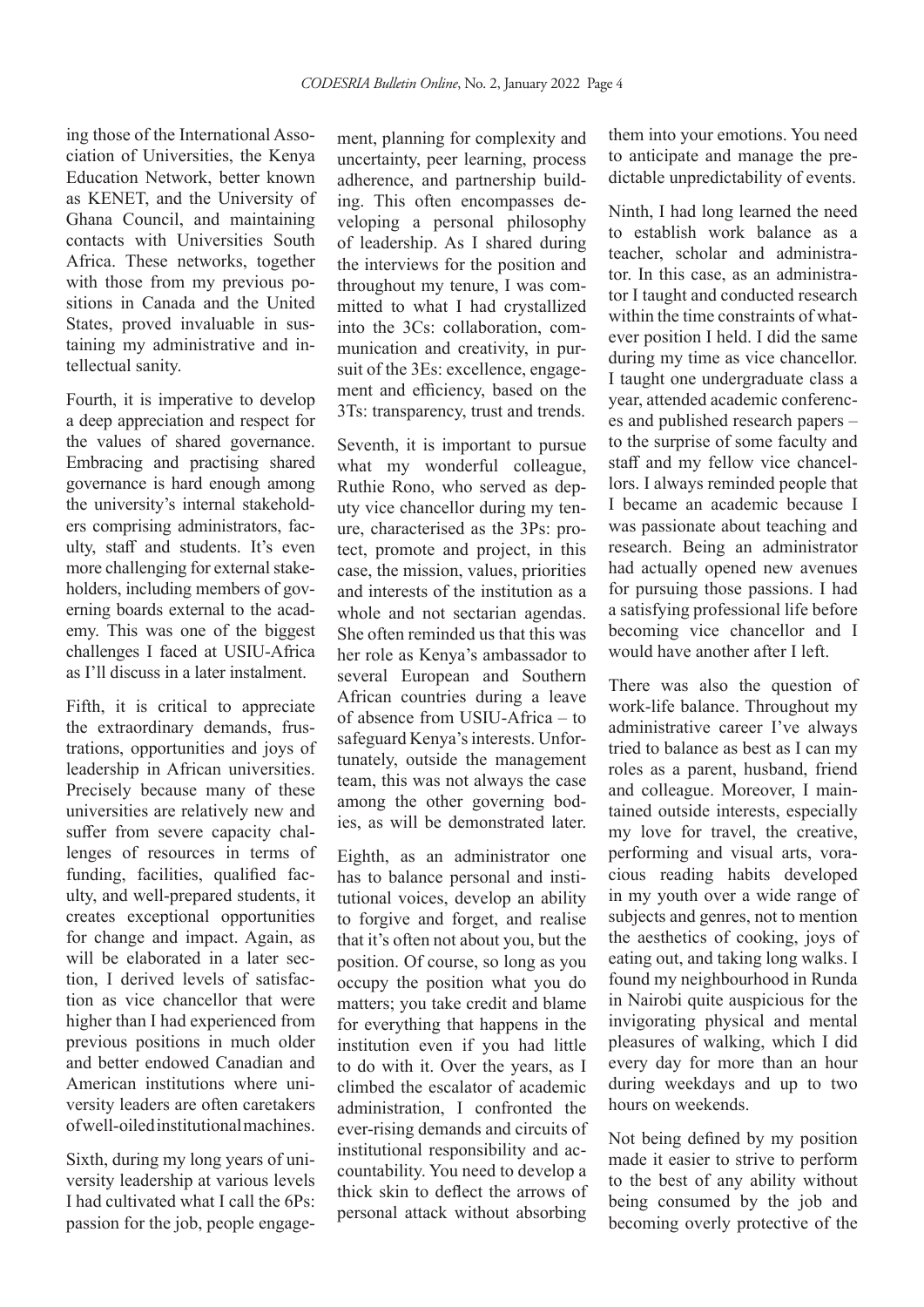fleeting seductions of the title of vice chancellor. I asked colleagues to call me by my first name, but save for one or two, they balked, preferring the colourless concoction of 'Prof'. Over the years I had acquired a capacity to immerse myself and enjoy whatever position I occupied with the analytical predisposition of an institutional ethnographer. So, I took even unpleasant events and nasty surprises as learning and teachable moments.

This enabled me to develop the tenth lesson. Leave the position when you've given your best and have the energy to follow other positions or pursuits. When I informed the Board of Trustees, Chancellor and University Council fourteen months to the end of my six-year contract that I would be leaving at the end of the contract, some people within and outside USIU-Africa, including my fellow vice chancellors, expressed surprise that I was not interested in another term.

The fact of the matter is that the average tenure of university presidents in many countries is getting shorter. This is certainly true in the United States. According to a 2017 report on the college presidency by the American Council of Education, while in the past presidents used to serve for decades *–* my predecessor served for twenty-one years *–* 'The average tenure of a college president in their current job was 6.5 years in 2016, down from seven years in 2011. It was 8.5 years in 2006. More than half of presidents, 54 percent, said they planned to leave their current presidency in five years or sooner. But just 24 percent said their institution had a presidential succession plan'.<sup>2</sup> Whatever the merits of longevity, creativity and fresh thinking are not among them!

A major reason for the declining term of American university presidencies is, as William H. McRaven, a former military commander who planned the raid that killed Osama bin Laden, declared as he announced his departure as chancellor of the University of Texas system after only three years, 'the job of college president, along with the leader of a health institution, [is] "the toughest job in the nation."'3 In my case, there was a more mundane and compelling reason. My wife and I had agreed before I accepted the position that I would serve only one term. Taking the vice chancellorship represented a huge professional and financial sacrifice for her.

By the time I assumed the position, I believed I had acquired the necessary experiences, skills and mindset for the pinnacle of university leadership. Over the next six years I experienced the joys and tribulations of the job in dizzying abundance. This was evident almost immediately.

Two days after we arrived in Nairobi, we were invited to the home of one of my former students at Kenyatta University and the University of Illinois. Both he and his wife, whom we knew in the United States from the days they were dating, were prominent public figures in Kenya; she later became a cabinet minister in President Kenyatta's administration. We spent New Year's Day at their beautiful home together with their lovely and exceedingly smart two daughters and some of their friends and relatives eating great food including roasted meat in Kenyan style. It was a fabulous welcome. We felt at home.

But the bubble soon burst. Hardly two weeks later, our home in the tiny neighbourhood of Runda was invaded by armed thugs one night. I was out of town at a university leadership retreat. My wife was alone. While she was not physically molested, she was psychologically traumatised. So was I. The thugs went off with all her jewellery including her wedding ring, my clothes and shoes, and our cellphones and computers. My soon to be finished book manuscript, *The Transformation of Global Higher Education*, was in my stolen computer. It was a heinous intellectual assault.

Our Kenyan and foreign friends and acquaintances showered us with sympathy and support. Some commiserated with us by sharing their own stories of armed robbery, what the media called, with evident exasperation, Nairobbery. We later learnt there was more to our hideous encounter, the spectre of criminal xenophobia. It was a rude awakening to the rollercoaster of the highs and lows we would experience over the next six years during my tenure as Vice Chancellor of USIU-Africa.

But both of us had fought too many personal, professional and political battles in our respective pasts to be intimidated. We were determined to stay, to contribute in whatever way we could to higher education in our beloved motherland.

### **Notes**

- 1. This article first appeared on the author's LinkedIn page on 04 January 2022 https://www.linkedin.com/pulse/possibilities-perilsleading-african-university-personal-zeleza It has been republished here with the author's permission.
- 2. https://www.insidehighered.com/ news/2017/06/20/college-presidents-diversifying-slowly-andgrowing-older-study-finds
- 3. https://www.chronicle.com/article/ is-college-president-the-toughestjob-in-the-nation/?cid2=gen\_login refresh&cid=gen sign in